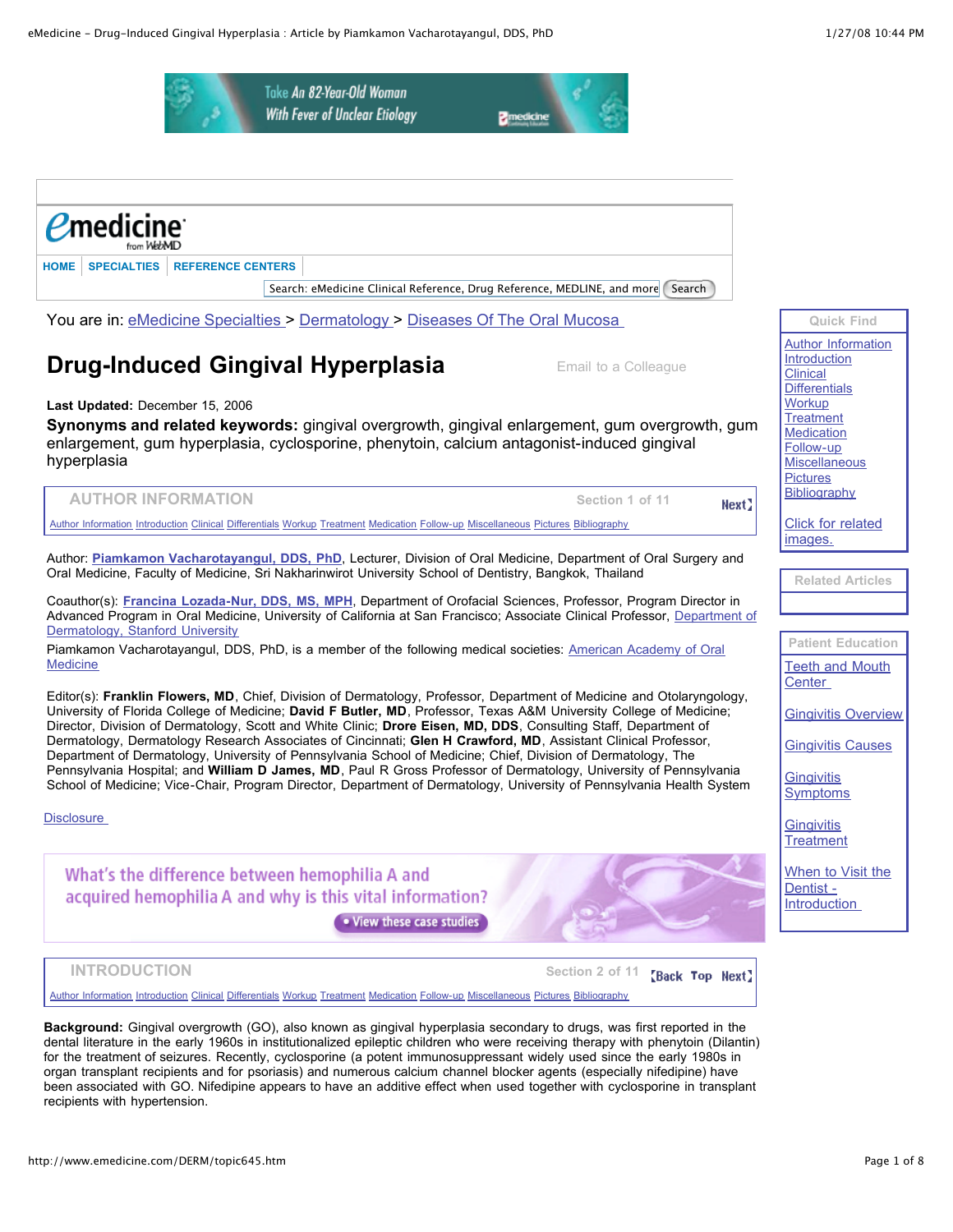**2** medicine

Because not all patients on phenytoin, cyclosporine, or calcium antagonists develop GO, identifying patients at risk is important in order to take the necessary measures to minimize the onset and severity of this condition.

Currently, the etiology of drug-induced GO is not entirely understood but is clearly multifactorial. One of the main reasons for this is that clinical and epidemiologic studies on the role of drugs in GO are retrospective.

Some of the risk factors known to contribute to GO include the presence of gingival inflammation (gingivitis due to poor oral hygiene), presence of dental plaque that may provide a reservoir for the accumulation of phenytoin or cyclosporine, the depth of the periodontal pocket on probing, and the dose and duration of cyclosporine therapy.

Other intrinsic risk factors include the susceptibility of some subpopulations of fibroblasts and keratinocytes to phenytoin, cyclosporine, or nifedipine, and the number of Langerhans cells present in oral epithelium. The latter appears to be related to the presence of inflammation and dental plaque.

Because most of the studies reported so far observed patients who had GO at the time of the study, it is quite difficult to determine the true effect of the medication independent of cofactors (ie, severity of the underlying disease, oral health status prior to the onset of GO [premature tooth loss, periodontal disease, routine oral hygiene], socioeconomic status, education); however, it is clear that the status of oral/dental health prior to onset of GO combined with medication are involved in the onset of this condition.

**Pathophysiology:** Several studies have shown that the interaction of phenytoin, cyclosporine, and nifedipine with epithelial keratinocytes, fibroblasts, and collagen can lead to an overgrowth of gingival tissue in susceptible individuals. Phenytoin has been shown to induce GO by its interaction with a subpopulation of sensitive fibroblasts. Cyclosporine has been suggested to affect the metabolic function of fibroblast (eg, collagen synthesis, breakdown), whereas nifedipine, which potentiates the effect of cyclosporine, reduces protein synthesis of fibroblasts. A review of existing literature shows that a cofactor clearly is needed to induce GO.

#### **Frequency:**

- **In the US:** GO is a rare condition, and no population-based or epidemiologic studies exist in the United States. Incidence rates are reported from case-series studies. The prevalence of phenytoin-induced GO is estimated at 15- 50% in patients taking the medication. The prevalence for cyclosporine transplant recipient patients is 27%; however, these numbers should be interpreted with caution. The incidence of gingival hyperplasia has been reported as 10- 20% in patients treated with calcium antagonists in the general population. Clinicians should look at the population represented within each particular study (ie, young persons with epilepsy, recipients of transplants).
- **Internationally:** No incidence or prevalence epidemiologic data is available on GO worldwide. In India, 57% of epileptic children aged 8-13 years who were undergoing phenytoin monotherapy developed GO within 6 months of treatment.

**Mortality/Morbidity:** No mortality is associated with gingival enlargement. Morbidity can be severe in some cases because of gross overgrowth of gingival tissue, which can lead to gingival bleeding, pain, teeth displacement, and periodontal disease.

**Race:** No racial predilection exists for the onset of drug-induced GO.

**Sex:** No sexual predilection exists for drug-induced GO, although in one study, males were 3 times more likely than females to develop GO with calcium antagonists.

**Age:** No age predilection exists for the onset of drug-induced GO; however, phenytoin-induced GO appears to be more frequent in young patients with epilepsy. Most likely, this may be related to the age of the population, the nature of the disease, and poor oral hygiene.

**CLINICAL Section 3 of 11 Eack Top Next** 

Author [Information](http://www.emedicine.com/DERM/topic645.htm#section~author_information) [Introduction](http://www.emedicine.com/DERM/topic645.htm#section~introduction) [Clinical](http://www.emedicine.com/DERM/topic645.htm#section~clinical) [Differentials](http://www.emedicine.com/DERM/topic645.htm#section~differentials) [Workup](http://www.emedicine.com/DERM/topic645.htm#section~workup) [Treatment](http://www.emedicine.com/DERM/topic645.htm#section~treatment) [Medication](http://www.emedicine.com/DERM/topic645.htm#section~medication) [Follow-up](http://www.emedicine.com/DERM/topic645.htm#section~follow-up) [Miscellaneous](http://www.emedicine.com/DERM/topic645.htm#section~miscellaneous) [Pictures](http://www.emedicine.com/DERM/topic645.htm#section~pictures) [Bibliography](http://www.emedicine.com/DERM/topic645.htm#section~bibliography)

**History:** The onset of drug-induced GO in susceptible individuals is insidious. GO is asymptomatic, except in the presence of poor oral hygiene and dental plaque because patients may develop bleeding with tender and swollen gums. Patients with malpositioned teeth, periodontal disease, and poor oral hygiene are at risk of developing GO. Severity varies depending on the oral/dental health prior to the beginning of therapy; however, not all patients with poor oral hygiene develop druginduced GO.

- Phenytoin-induced GO
	- This is more likely to occur in patients with gingivitis and dental plaque.
	- Increased dental plaque has been suggested to induce local inflammation and to serve as a reservoir for phenytoin.
- Cyclosporine-induced GO
	- In susceptible patients (ie, presence of dental plaque, swollen gums, high dose of cyclosporine), GO may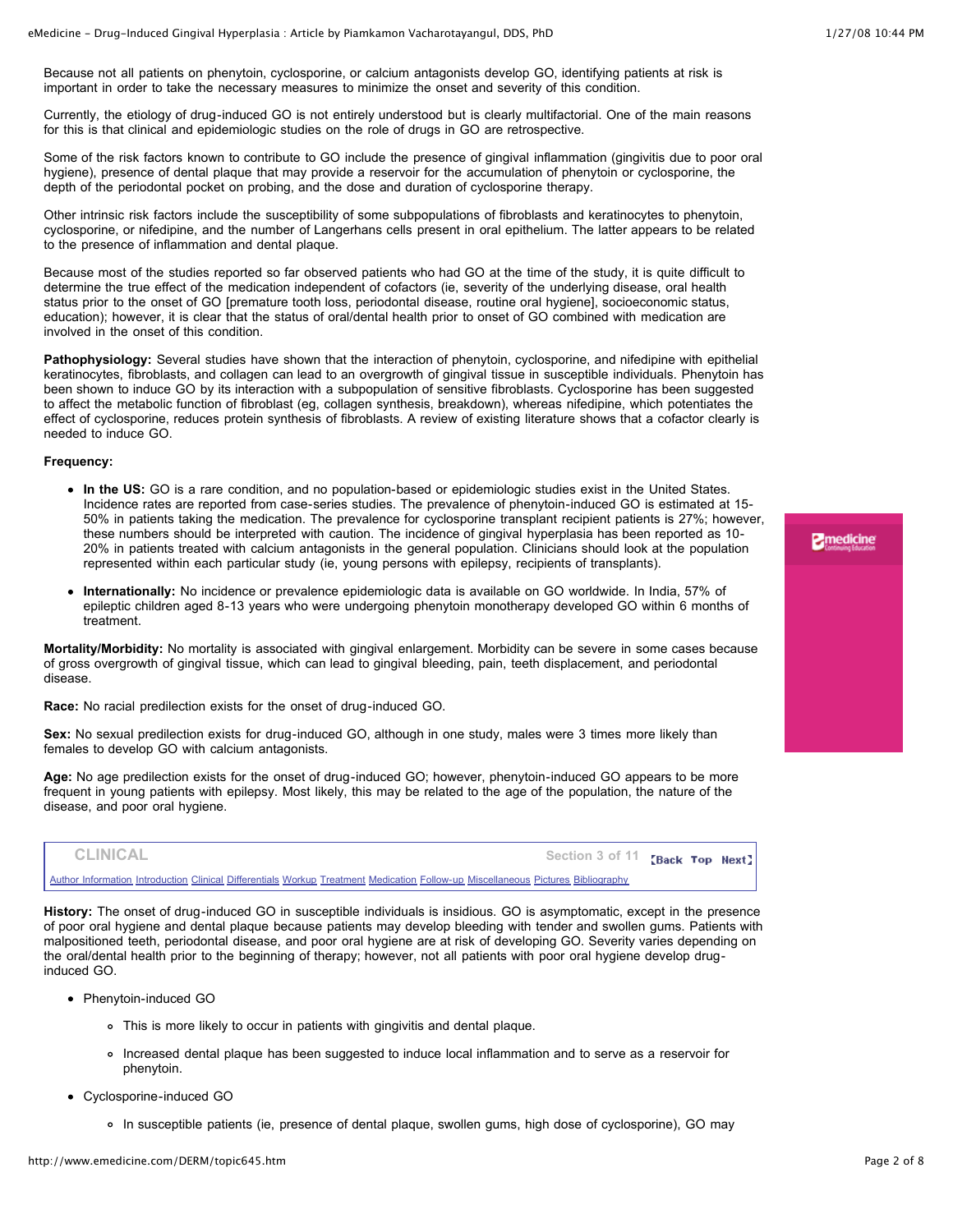develop by the third month of therapy.

- Patients with poor oral hygiene and displaced teeth tend to develop bleeding gums upon probing.
- Aggressive plaque control and routine oral hygiene help in maintaining gums but may not prevent the onset of GO in susceptible individuals.
- Cyclosporine-induced GO is reversible once therapy is discontinued or when the dose is reduced.
- Cyclosporine- and nifedipine-induced GO: Nifedipine potentiates the adverse effect (ie, GO) of cyclosporine.
- Calcium antagonist–induced GO
	- Oral hygiene plays a decisive role in the development of gingival enlargement.
	- Substantial evidence in the dental literature indicates that gingival enlargement can be controlled successfully, even under the continuous administration of calcium antagonists, by meticulous professional and individual oral hygiene.

## **Physical:**

- Gingival enlargement occurs primarily on the labial gingival mucosa and in between the teeth (interdental papillae area).
- GO is more pronounced on the labial aspect of the maxillary gingiva and in the interdental papillae.

**Causes:** Potential risk factors for drug-induced GO include the following:

- Poor oral hygiene
- Periodontal disease
- Periodontal pocket depth
- Gingival inflammation
- Degree of dental plaque
- Duration and dose of cyclosporine

| <b>DIFFERENTIALS</b><br>Section 4 of 11 <b>Back Top Next</b>                                                                     |  |  |
|----------------------------------------------------------------------------------------------------------------------------------|--|--|
| Author Information Introduction Clinical Differentials Workup Treatment Medication Follow-up Miscellaneous Pictures Bibliography |  |  |

## **Other Problems to be Considered:**

Leukemia (bleeding gums) Pyogenic granuloma Pregnancy tumor **Warts** 

| <b>WORKUP</b>                                                                                                                    | Section 5 of 11 <b>Back Top Next</b> |  |  |
|----------------------------------------------------------------------------------------------------------------------------------|--------------------------------------|--|--|
| Author Information Introduction Clinical Differentials Workup Treatment Medication Follow-up Miscellaneous Pictures Bibliography |                                      |  |  |

#### **Lab Studies:**

CBC count is indicated in patients with severe gum bleeding to rule out anemia and leukemia.

## **Imaging Studies:**

Periapical (full mouth series) or Panorex (panoramic view) radiographs are indicated prior to treatment to evaluate the status of the periodontal tissue or any compromised teeth.

## **Other Tests:**

Culture is recommended to rule out oral candidiasis.

# **Procedures:**

- Tissue biopsy may be indicated if GO has an unusual clinical presentation or if the patient is not on a medication known to induce GO.
- Periodontal examination is necessary to evaluate for the presence of periodontal disease.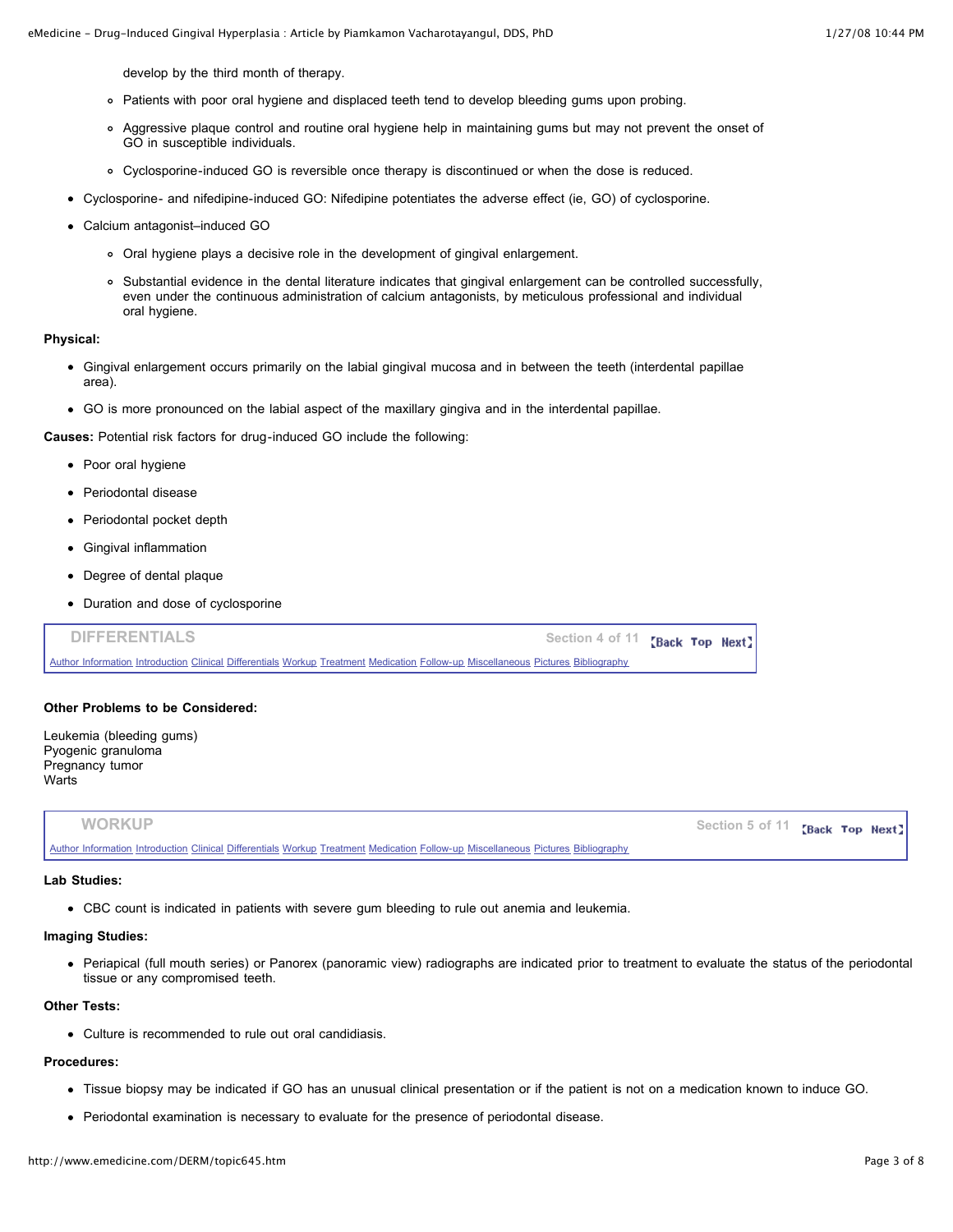- Dental hygiene is required to remove dental plaque.
- Root planing may be indicated.
- Dental extraction of periodontically compromised teeth is indicated if those teeth may interfere with subsequent medical treatment. It also may be considered if the patient cannot perform prophylactic dental care (eg, young epileptic patient).

**Histologic Findings:** Histologic changes are similar in GO that is caused by either phenytoin or cyclosporine. The term gingival hyperplasia is inappropriate because enlargement does not result from an increase in the number of cells but rather an increase in extracellular tissue volume.

A highly vascular connective tissue occurs histologically with focal accumulation of inflammatory cells, primarily plasma cells. The overlying epithelium is of variable thickness, irregular, and multilayered. Acanthosis and parakeratosis with pseudoepitheliomatous proliferation have been reported.

Immunohistologic studies have demonstrated an increase in the number of Langerhans cells within the epithelium and adjacent to inflamed sites.



**Medical Care:** For dental care, refer patients to a general dentist or oral medicine specialist prior to any organ transplant and before starting treatment with phenytoin, cyclosporine, or any calcium channel blocker known to induce GO.

**Surgical Care:** Gingivectomy with carbon dioxide or YAG laser is recommended for patients who have moderate-to-severe gingival enlargement that does not resolve when the dose is reduced, proper oral hygiene is maintained, or after a short course of antibiotics.

**Consultations:**

- For evaluation and treatment planning, refer patients to a dental practitioner and an oral medicine specialist familiar with the oral care of medically complex patients.
- An oral medicine specialist and a periodontist should monitor patients with GO for as long as they receive therapy with cyclosporine, phenytoin, or calcium channel blockers to evaluate and treat oral complications from medical therapy.

**Diet:** No diet restrictions are recommended for patients with GO other than minimizing the consumption of sweets, starch, soft drinks, and simple carbohydrates.

**Activity:** No activity restrictions are reported.

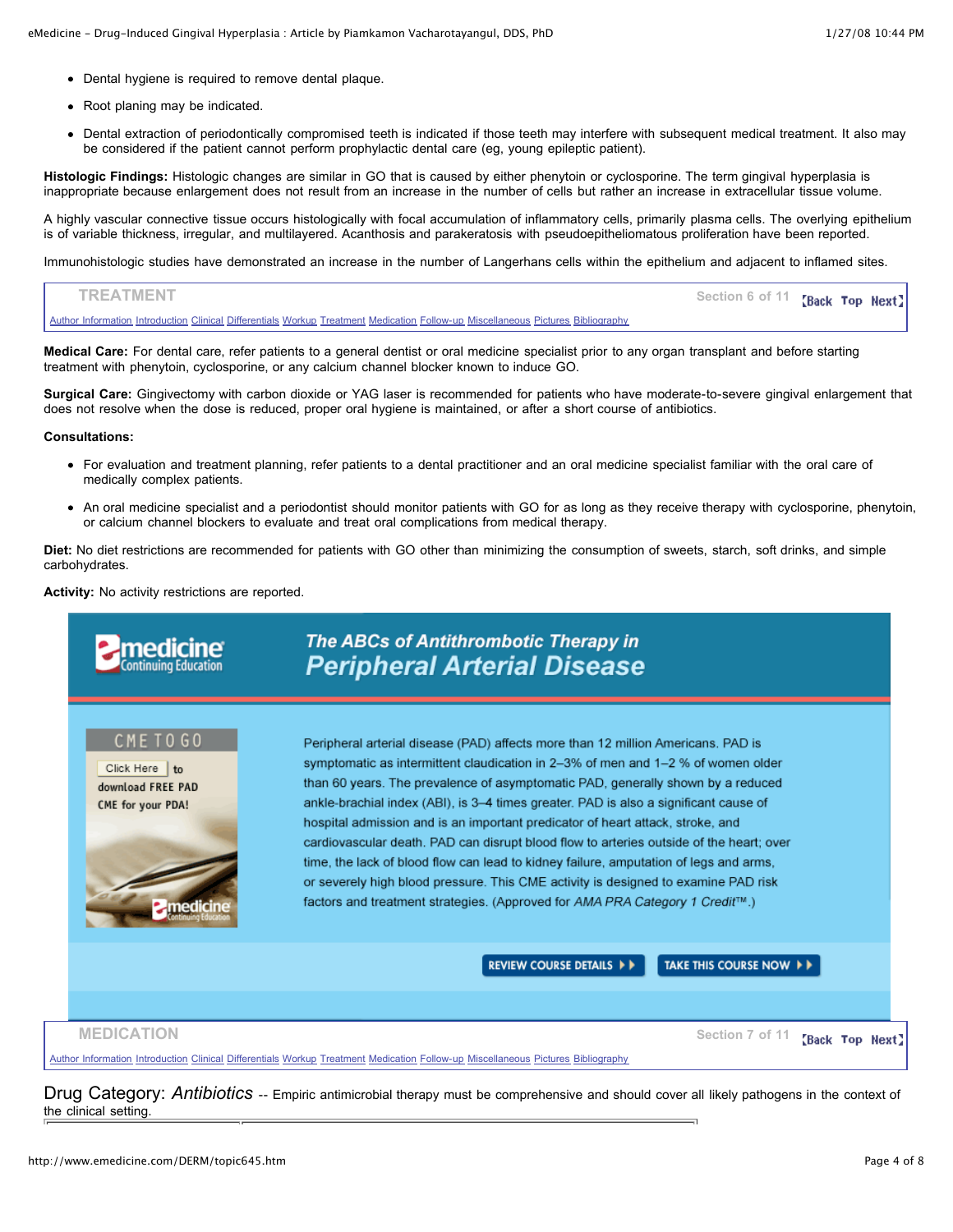| <b>Drug Name</b>         | Azithromycin (Zithromax) -- Used to treat mild-to-moderate oral<br>microbial infections. Macrolide antibiotic that acts by<br>suppressing protein synthesis of gram-positive and gram-<br>negative aerobes. Take 1-2 h after meals.                                                                                                                  |
|--------------------------|------------------------------------------------------------------------------------------------------------------------------------------------------------------------------------------------------------------------------------------------------------------------------------------------------------------------------------------------------|
| <b>Adult Dose</b>        | Day 1:500 mg PO<br>Days 2-5: 250 mg PO qd                                                                                                                                                                                                                                                                                                            |
| <b>Pediatric Dose</b>    | >6 months<br>Day 1: 10 mg/kg PO once; not to exceed 500 mg/d<br>Days 2-5: 5 mg/kg PO qd; not to exceed 250 mg/d                                                                                                                                                                                                                                      |
| <b>Contraindications</b> | Documented hypersensitivity; hepatic impairment; do not<br>administer with pimozide                                                                                                                                                                                                                                                                  |
| <b>Interactions</b>      | May increase toxicity of theophylline, warfarin, and digoxin;<br>effects are reduced with coadministration of aluminum and/or<br>magnesium antacids; nephrotoxicity and neurotoxicity may<br>occur when coadministered with cyclosporine                                                                                                             |
| Pregnancy                | B - Usually safe but benefits must outweigh the risks.                                                                                                                                                                                                                                                                                               |
| <b>Precautions</b>       | Site reactions can occur with IV route; bacterial or fungal<br>overgrowth may result with prolonged antibiotic use; may<br>increase hepatic enzymes and cholestatic jaundice; caution in<br>patients with impaired hepatic function, prolonged QT intervals,<br>or pneumonia; caution in patients who are hospitalized,<br>geriatric, or debilitated |
|                          | Drug Category: Mouthwash antiseptics -- Antiseptic agent for oral bacterial and fungal infections.                                                                                                                                                                                                                                                   |
| <b>Drug Name</b>         | Chlorhexidine gluconate (Peridex) -- Effective, safe, and reliable<br>mouthwash antiseptic. Polybiguanide with bactericidal activity;<br>usually is supplied as a gluconate salt. At physiologic pH, the<br>salt dissociates to a cation that binds to bacterial cell walls.                                                                         |
| <b>Adult Dose</b>        | 15 mL rinse and expectorate/spit bid after thoroughly brushing<br>teeth to prevent staining                                                                                                                                                                                                                                                          |
| <b>Pediatric Dose</b>    | 5-10 mL rinse and expectorate/spit bid after thoroughly<br>brushing teeth to prevent staining                                                                                                                                                                                                                                                        |
| <b>Contraindications</b> | Documented hypersensitivity; avoid in the presence of any oral<br>ulcers or if patient presents with mucositis secondary to<br>radiation or chemotherapy                                                                                                                                                                                             |
| <b>Interactions</b>      | None reported                                                                                                                                                                                                                                                                                                                                        |
| Pregnancy                | C - Safety for use during pregnancy has not been established.                                                                                                                                                                                                                                                                                        |
| <b>Precautions</b>       | Irritation if open ulcers are seen in the mouth; dental deposits,<br>staining of teeth, taste changes, and parotitis have been<br>reported                                                                                                                                                                                                           |
| <b>Drug Name</b>         | Lysozyme, lactoferrin, glucose oxidase, lactoperoxidase<br>(Biotene) -- Alcohol-free mouthwash antiseptic.                                                                                                                                                                                                                                           |
| <b>Adult Dose</b>        | Rinse mouth bid/tid pc                                                                                                                                                                                                                                                                                                                               |
| <b>Pediatric Dose</b>    | Administer as in adults                                                                                                                                                                                                                                                                                                                              |
| <b>Contraindications</b> | Documented hypersensitivity                                                                                                                                                                                                                                                                                                                          |
| <b>Interactions</b>      | None reported                                                                                                                                                                                                                                                                                                                                        |
| Pregnancy                | C - Safety for use during pregnancy has not been established.                                                                                                                                                                                                                                                                                        |
|                          |                                                                                                                                                                                                                                                                                                                                                      |

**FOLLOW-UP Section 8 of 11 {Back Top Next}** 

Author [Information](http://www.emedicine.com/DERM/topic645.htm#section~author_information) [Introduction](http://www.emedicine.com/DERM/topic645.htm#section~introduction) [Clinical](http://www.emedicine.com/DERM/topic645.htm#section~clinical) [Differentials](http://www.emedicine.com/DERM/topic645.htm#section~differentials) [Workup](http://www.emedicine.com/DERM/topic645.htm#section~workup) [Treatment](http://www.emedicine.com/DERM/topic645.htm#section~treatment) [Medication](http://www.emedicine.com/DERM/topic645.htm#section~medication) [Follow-up](http://www.emedicine.com/DERM/topic645.htm#section~follow-up) [Miscellaneous](http://www.emedicine.com/DERM/topic645.htm#section~miscellaneous) [Pictures](http://www.emedicine.com/DERM/topic645.htm#section~pictures) [Bibliography](http://www.emedicine.com/DERM/topic645.htm#section~bibliography)

**Further Outpatient Care:**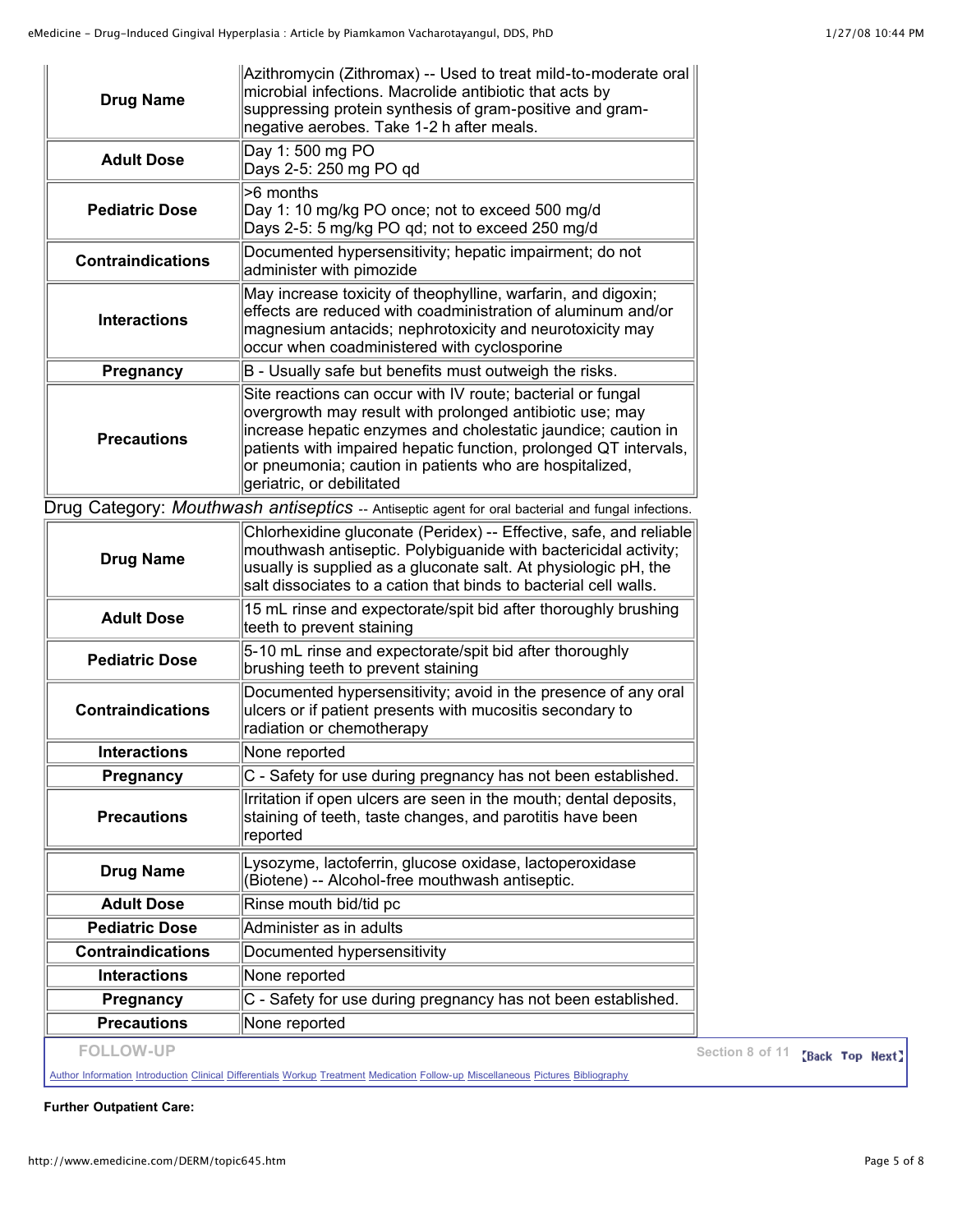- To monitor for GO-associated oral complications (eg, bleeding gums, poor oral hygiene, gingivitis, oral candidiasis), oral medicine specialists should provide follow-up care twice a year for patients taking drugs known to induce GO.
- Dental hygiene is recommended every 3 months to control dental plaque.
- Patients should practice thorough oral hygiene twice a day (ie, before breakfast, before going to bed) and rinse mouth with plain water after each meal.

## **In/Out Patient Meds:**

Chlorhexidine 12% once before going to bed or Biotene mouthwash after meals is recommended for those patients known to be at risk for gingivitis.

## **Deterrence/Prevention:**

- Ensure healthy periodontal tissue prior to any organ transplantation or the use of phenytoin or calcium channel blocker.
- Consider alternative drugs (ie, mycophenolate [CellCept], or tacrolimus [Prograf] in organ transplant recipients, verapamil in place of calcium channel blockers) for patients at high risk. One study showed that in a case of pediatric renal transplantation, GO was improved after switching from cyclosporine A to tacrolimus.
- Use lower doses of cyclosporine.
- Educate patients about the importance of good oral hygiene and routine dental care, not only to minimize GO but also to reduce risk of systemic complications, including organ rejection.

## **Complications:**

- Severe GO in patients with poor oral health can lead to early tooth loss.
- Chlorhexidine 12% mouthwash might cause teeth staining; however, brushing teeth prior to rinsing out with chlorhexidine can prevent it. The stain can be removed by routine oral prophylaxis.

#### **Prognosis:**

The prognosis is better if patients maintain regular oral hygiene and plaque control.

## **Patient Education:**

- Inform patients of the risk of developing gingival enlargement secondary to therapy and the role of oral health in minimizing complications from therapy.
- Advise patients to see a pedodontist, a periodontist, and an oral medicine dentist for a baseline evaluation; full mouth x-ray films; tooth extractions, if needed; and dental hygiene before transplant or the use of any drug known to induce GO.
- For excellent patient education resources, visit eMedicine's Teeth and Mouth [Center.](http://www.emedicinehealth.com/collections/CO1601.asp) Also, see eMedicine's patient education articles [Gingivitis](http://www.emedicinehealth.com/Articles/20577-1.asp) and When to Visit the [Dentist](http://www.emedicinehealth.com/Articles/12107-1.asp).

| <b>MISCELLANEOUS</b>                                                                                                             | Section 9 of 11 <b>Back Top Next</b> |
|----------------------------------------------------------------------------------------------------------------------------------|--------------------------------------|
| Author Information Introduction Clinical Differentials Workup Treatment Medication Follow-up Miscellaneous Pictures Bibliography |                                      |

#### **Medical/Legal Pitfalls:**

- Failure to perform appropriate diagnostic procedures (ie, periodontal evaluation, full mouth x-ray film, routine histology)
- Failure to appropriately identify and monitor patients at risk for the development of gingival overgrowth secondary to systemic therapy known to induce gingival overgrowth (ie, regular oral hygiene, frequent visits to dental professional)

## **Special Concerns:**

- Emphasize the importance of good oral hygiene and routine dental care.
- In a patient who is pregnant, rule out pregnancy tumor/pyogenic granuloma.
- Refer all patients, regardless of sex and age, to their dentists prior to therapy with medications known to induce GO.

| <b>PICTURES</b>                                                                                                                  | Section 10 of 11 <b>Back Top Next</b> |  |  |
|----------------------------------------------------------------------------------------------------------------------------------|---------------------------------------|--|--|
| Author Information Introduction Clinical Differentials Workup Treatment Medication Follow-up Miscellaneous Pictures Bibliography |                                       |  |  |

**Caption:** Picture 1. Swelling of the gingival mucosa around the right lower canine and multiple areas of erythema, erosions, and bleeding throughout the upper gingival mucosa.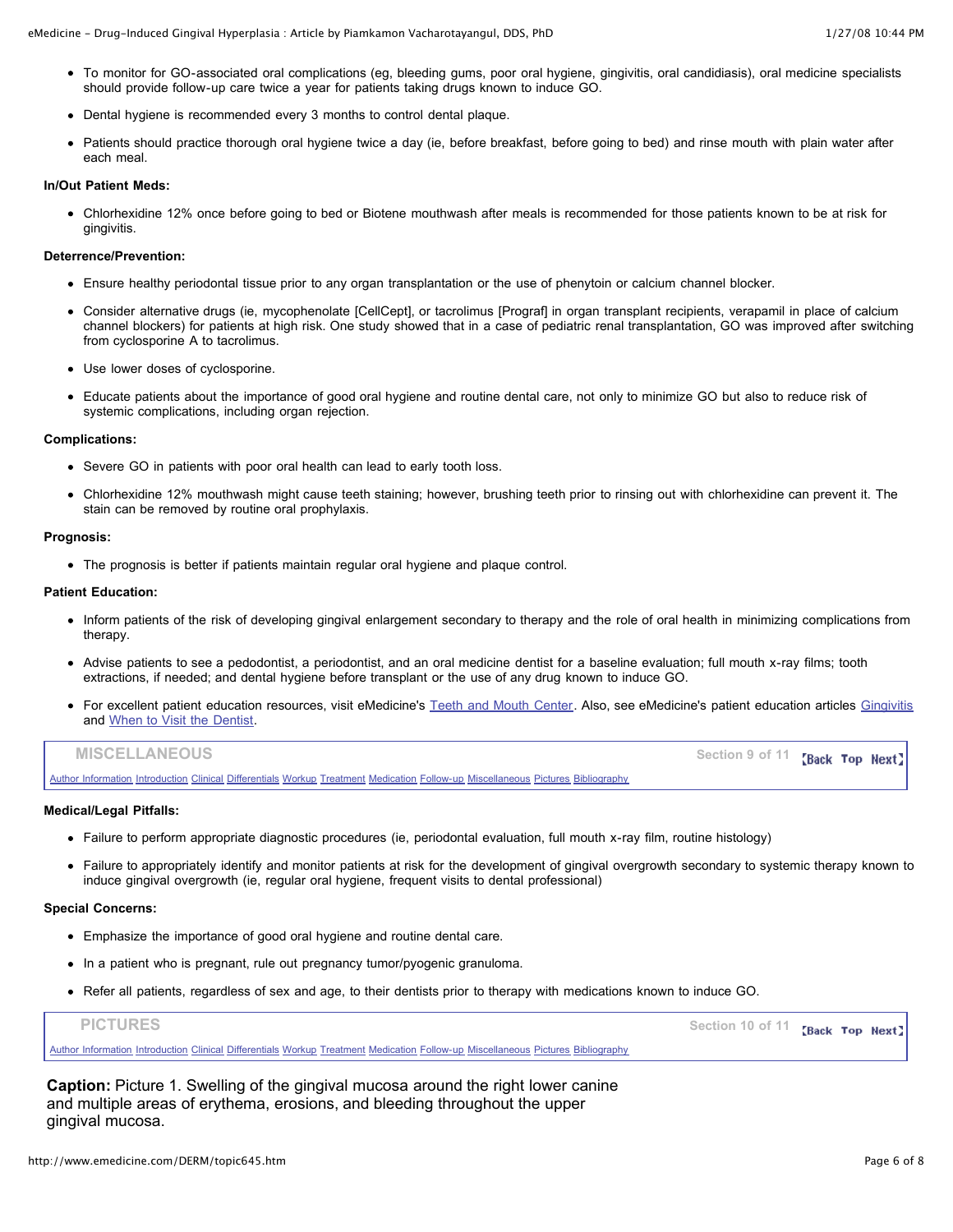

View Full Size [Image](http://www.emedicine.com/derm/images/Large/1506der00645-01.jpg)

**Picture Type:** Photo

**Caption:** Picture 2. Enlarged upper and lower gingival mucosa in a partially edentulous patient. Notice how the overgrown tissue tends to engulf the teeth. Poor oral hygiene and poor dentition are the most likely contributing factors in this patient receiving immunosuppressive therapy.





**Picture Type:** Photo

**Caption:** Picture 3. A palatal view of same patient as in Image 2. Notice the severity of the gingival enlargement. If left untreated, patients develop severe periodontal disease and lose teeth.



**Picture Type:** Photo

View Full Size [Image](http://www.emedicine.com/derm/images/Large/1680der00645-02b.jpg)

**BIBLIOGRAPHY** Section 11 of 11 Back Top

Author [Information](http://www.emedicine.com/DERM/topic645.htm#section~author_information) [Introduction](http://www.emedicine.com/DERM/topic645.htm#section~introduction) [Clinical](http://www.emedicine.com/DERM/topic645.htm#section~clinical) [Differentials](http://www.emedicine.com/DERM/topic645.htm#section~differentials) [Workup](http://www.emedicine.com/DERM/topic645.htm#section~workup) [Treatment](http://www.emedicine.com/DERM/topic645.htm#section~treatment) [Medication](http://www.emedicine.com/DERM/topic645.htm#section~medication) [Follow-up](http://www.emedicine.com/DERM/topic645.htm#section~follow-up) [Miscellaneous](http://www.emedicine.com/DERM/topic645.htm#section~miscellaneous) [Pictures](http://www.emedicine.com/DERM/topic645.htm#section~pictures) [Bibliography](http://www.emedicine.com/DERM/topic645.htm#section~bibliography)

- Brown RS, Di Stanislao PT, Beaver WT, Bottomley WK: The administration of folic acid to institutionalized epileptic adults with phenytoininduced gingival hyperplasia. A double-blind, randomized, placebo-controlled, parallel study. Oral Surg Oral Med Oral Pathol 1991 May; 71(5): 565-8[\[Medline\].](http://www.medscape.com/medline/abstract/1828561?src=emed_ckb_ref_0)
- Camargo PM, Melnick PR, Pirih FQ, et al: Treatment of drug-induced gingival enlargement: aesthetic and functional considerations. Periodontol 2000 2001; 27: 131-8[\[Medline\]](http://www.medscape.com/medline/abstract/11551304?src=emed_ckb_ref_0).
- Cebeci I, Kantarci A, Firatli E, et al: The effect of verapamil on the prevalence and severity of cyclosporine-induced gingival overgrowth in renal allograft recipients. J Periodontol 1996 Nov; 67(11): 1201-5[\[Medline\].](http://www.medscape.com/medline/abstract/8959570?src=emed_ckb_ref_0)
- Daly CG: Resolution of cyclosporin A (CsA)-induced gingival enlargement following reduction in CsA dosage. J Clin Periodontol 1992 Feb; 19(2): 143-5[\[Medline\].](http://www.medscape.com/medline/abstract/1602038?src=emed_ckb_ref_0)
- Fu E, Nieh S, Chang HL, Wang SL: Dose-dependent gingival overgrowth induced by cyclosporin in rats. J Periodontol 1995 Jul; 66(7): 594- 8[\[Medline\]](http://www.medscape.com/medline/abstract/7562351?src=emed_ckb_ref_0).
- Hong HH, Uzel MI, Duan C, et al: Regulation of lysyl oxidase, collagen, and connective tissue growth factor by TGF-beta1 and detection in human gingiva. Lab Invest 1999 Dec; 79(12): 1655-6[7\[Medline\]](http://www.medscape.com/medline/abstract/10616214?src=emed_ckb_ref_0).
- Hyland PL, Traynor PS, Myrillas TT, et al: The effects of cyclosporin on the collagenolytic activity of gingival fibroblasts. J Periodontol 2003 Apr; 74(4): 437-4[5\[Medline\]](http://www.medscape.com/medline/abstract/12747447?src=emed_ckb_ref_0).
- Kinane DF, Drummond JR, Chisholm DM: Langerhans cells in human chronic gingivitis and phenytoin-induced gingival hyperplasia. Arch Oral Biol 1990; 35(7): 561-4[\[Medline\].](http://www.medscape.com/medline/abstract/2222259?src=emed_ckb_ref_0)
- King GN, Fullinfaw R, Higgins TJ, et al: Gingival hyperplasia in renal allograft recipients receiving cyclosporin-A and calcium antagonists. J Clin Periodontol 1993 Apr; 20(4): 286-93[\[Medline\].](http://www.medscape.com/medline/abstract/8473540?src=emed_ckb_ref_0)
- Kwun WH, Suh BY, Kwun KB: Effect of azithromycin in the treartment of cyclosporine-induced gingival hyperplasia in renal transplant recipients. Transplant Proc 2003 Feb; 35(1): 311-2[\[Medline\]](http://www.medscape.com/medline/abstract/12591416?src=emed_ckb_ref_0).
- Modeer T, Anduren I, Lerner UH: Enhanced prostaglandin biosynthesis in human gingival fibroblasts isolated from patients treated with phenytoin. J Oral Pathol Med 1992 Jul; 21(6): 251-5[\[Medline\]](http://www.medscape.com/medline/abstract/1501156?src=emed_ckb_ref_0).
- Montebugnoli L, Bernardi F, Magelli C: Cyclosporin-A-induced gingival overgrowth in heart transplant patients. A cross-sectional study. J Clin Periodontol 1996 Sep; 23(9): 868-72[\[Medline\].](http://www.medscape.com/medline/abstract/8891939?src=emed_ckb_ref_0)
- Nash MM, Zaltzman JS: Efficacy of azithromycin in the treatment of cyclosporine-induced gingival hyperplasia in renal transplant recipients.